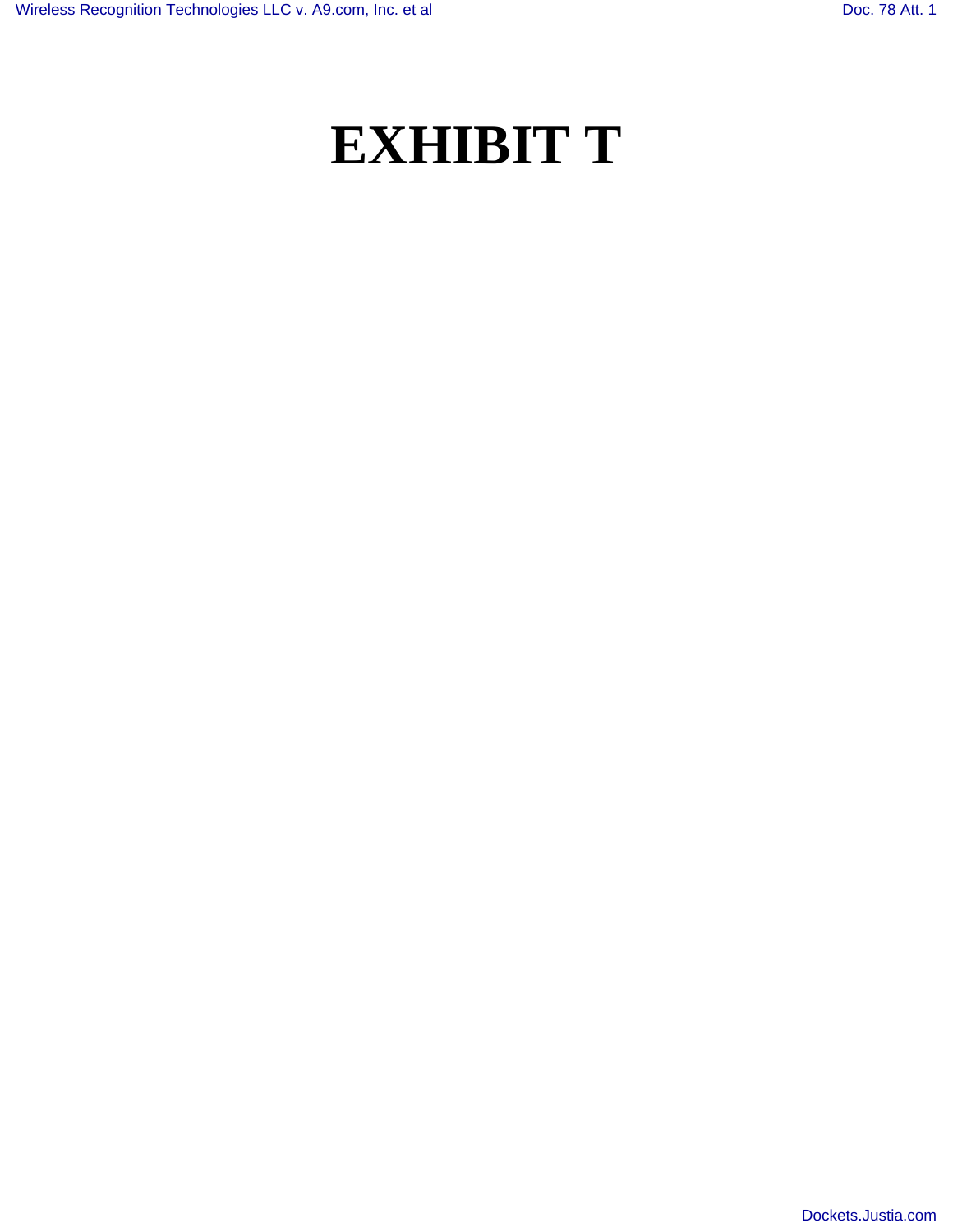## **IN THE UNITED STATES DISTRICT COURT FOR THE EASTERN DISTRICT OF TEXAS MARSHALL DIVISION**

| <b>WIRELESS RECOGNITION</b> |                               |
|-----------------------------|-------------------------------|
| <b>TECHNOLOGIES LLC.</b>    |                               |
| Plaintiff,                  |                               |
| v.                          | C.A. No. 2:10-cv-00364-TJW-CE |
| A9.COM, INC.,               |                               |
| AMAZON.COM, INC.,           | <b>JURY TRIAL DEMANDED</b>    |
| GOOGLE, INC.,               |                               |
| NOKIA, INC.                 |                               |
| and                         |                               |
| RICOH INNOVATIONS, INC.     |                               |
|                             |                               |
| Defendants.                 |                               |

## **DECLARATION OF BRADLEY J. BOTSCH IN SUPPORT OF PLAINTIFF'S OPPOSITION TO DEFENDANT'S MOTION TO TRANSFER VENUE**

I, Bradley J. Botsch, hereby declare and state as follows:

1. I am authorized by Wireless Recognition Technologies LLC ("WRT") and Acacia Research Group, LLC ("ARG") to submit this Declaration, for the above case, in support of WRT's opposition to Defendants' Motion to Transfer Venue to the Northern District of California Under 28 USC § 1404(a). Unless otherwise stated, I have personal knowledge of the facts set forth herein.

2. I am an employee of Acacia Research Group, LLC ("ARG"), with the title of Vice President. I am listed at the following Internet web address for ARG:

http://acaciatechnologies.com/aboutus\_mgmtbizdev.htm.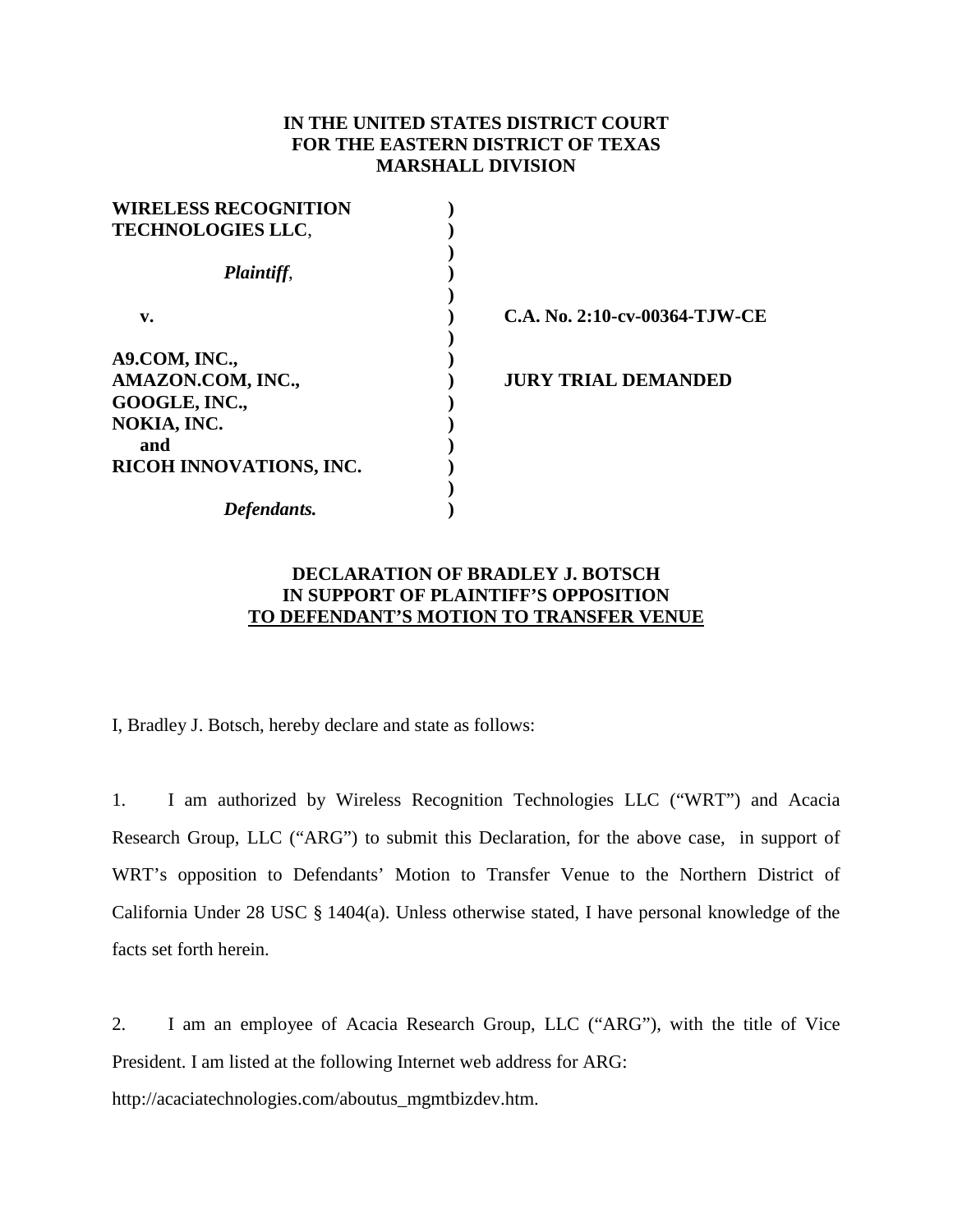3. ARG, the successor of Acacia Patent Acquisition LLC, is a Texas limited liability company.

4. ARG is also the parent entity of WRT, owning WRT in its entirety.

5. I am also a Vice President of ARG, in charge of licensing and litigation of any patent portfolios owned by WRT.

6. ARG has its headquarters at 6136 Frisco Square Blvd., Suite 385, Frisco, TX 75034. The contact address is provided at the following Internet web address for ARG: http://acaciatechnologies.com/contact.htm.

7. To my knowledge, the following individuals work full-time at ARG's above headquarters in Frisco, Texas, with their respective roles being provided in parentheses following their names: Dooyong Lee (CEO), Marvin Key (Senior Vice President), Robert Rauker (Vice President of Business Development), Phil Mitchell (Vice President of Engineering), Fahim Aftab (Vice President of Engineering), Tisha Stender (Vice President of Licensing), Annie LeBlanc (Attorney), Christin Johnston (Executive Assistant to CEO), Skyler Mejia (Receptionist).

8. ARG provides offices and support to legal entities that it owns. One such company receiving offices and support is WRT.